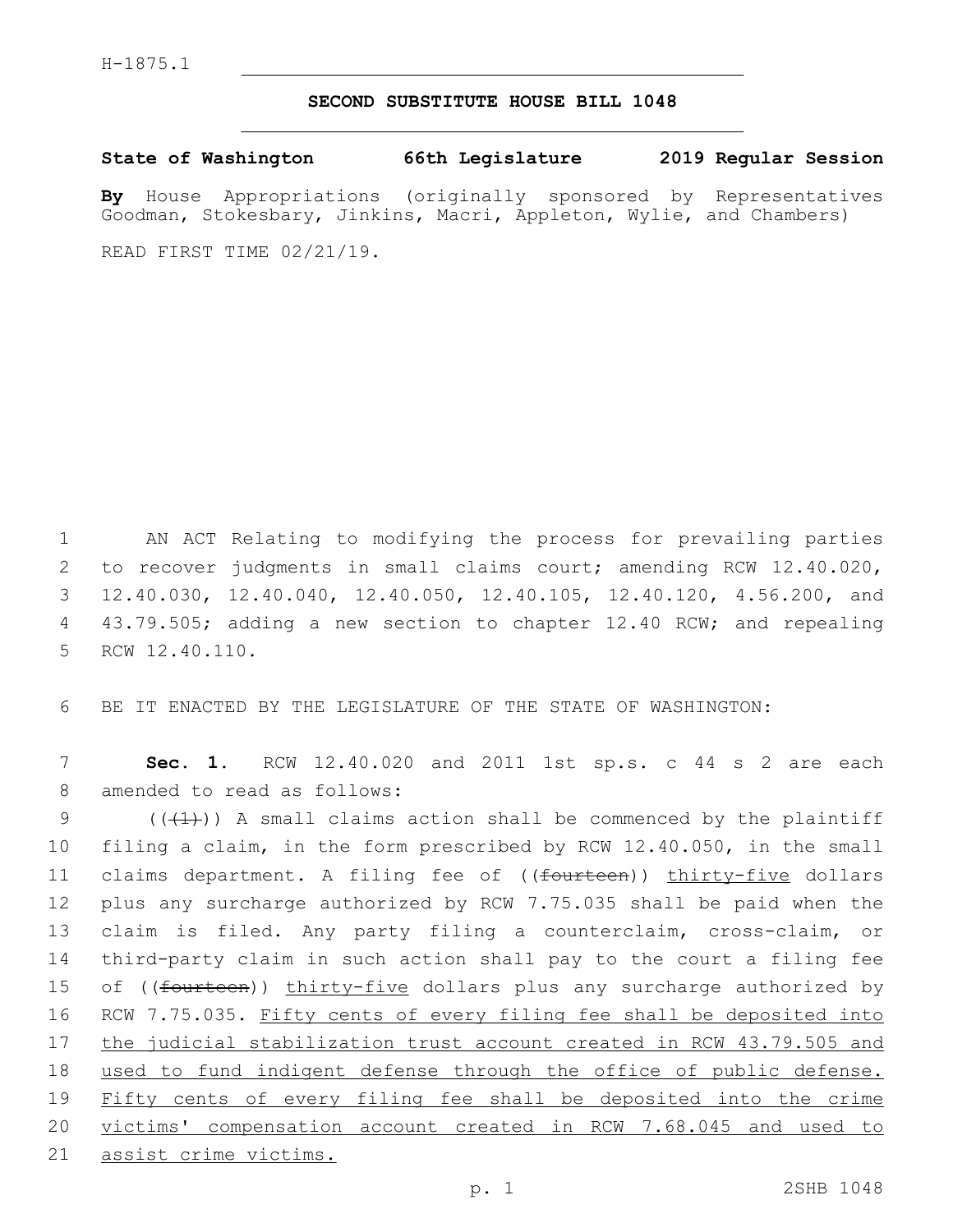(((2) Until July 1, 2013, in addition to the fees required by this section, an additional surcharge of ten dollars shall be charged on the filing fees required by this section, of which seventy-five percent must be remitted to the state treasurer for deposit in the judicial stabilization trust account and twenty-five percent must be 6 retained by the county.)

 **Sec. 2.** RCW 12.40.030 and 1997 c 352 s 1 are each amended to 8 read as follows:

 Upon filing of a claim, the court shall set a time for hearing on the matter. The court shall issue a notice of the claim which shall be served upon the defendant to notify the defendant of the hearing 12 date. A trial need not be held ((on this)) at the first 13 ((appearance)) hearing, if dispute resolution services are offered 14 instead of trial, or local practice rules provide ((that trials will 15 be held on different days)) for a pretrial hearing.

 **Sec. 3.** RCW 12.40.040 and 1997 c 352 s 2 are each amended to 17 read as follows:

18 The notice of claim ((ean)) may be served either as provided for 19 the service of summons or complaint and notice in civil actions as described in RCW 4.28.080 or by registered or certified mail if a return receipt with the signature of the party being served is filed with the court. No other legal document or process is to be served with the notice of claim. Information from the court regarding the small claims department, local small claims procedure, dispute resolution services, or other matters related to litigation in the small claims department may be included with the notice of claim when 27 served.

 The notice of claim shall be served promptly after filing the 29 claim. Service must be complete at least ten calendar days prior to 30 the first hearing.

 The person serving the notice of claim shall be entitled to receive from the plaintiff, besides mileage, the fee specified in RCW 36.18.040 for such service; which sum, together with the filing fee set forth in RCW 12.40.020, shall be added to any judgment given for 35 plaintiff.

 **Sec. 4.** RCW 12.40.050 and 1984 c 258 s 62 are each amended to 37 read as follows: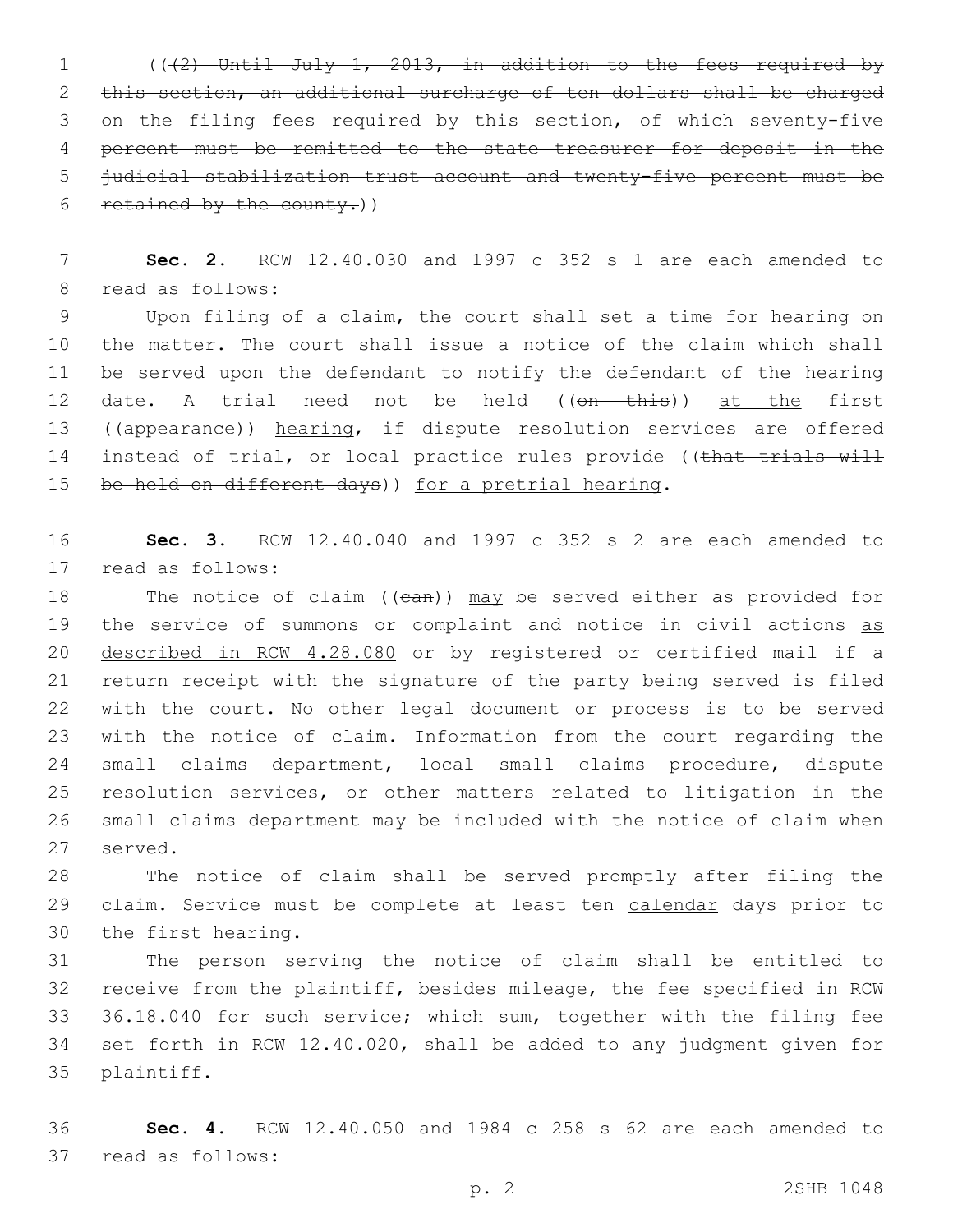A claim filed in the small claims department shall contain: (1) The name and address of the plaintiff; (2) a sworn statement, in brief and concise form, of the nature and amount of the claim and when the claim accrued; and (3) the name and residence of the defendant, if known to the plaintiff, for the purpose of serving the 6 notice of claim on the defendant.

7 **Sec. 5.** RCW 12.40.105 and 2004 c 70 s 1 are each amended to read 8 as follows:

9 ((If the losing party fails to pay the judgment within thirty 10 days or within the period otherwise ordered by the court, the 11 judgment shall be increased by: (1) An amount sufficient to cover 12 costs of certification of the judgment under RCW 12.40.110; (2) the 13 amount specified in RCW 36.18.012(2))) (1) Upon the judge's entry of 14 judgment in a small claims action, the judgment is certified as a 15 district court civil judgment and shall be increased by: (a) The 16 amount specified in RCW 36.18.012(2); (b) any post judgment interest 17 provided for in RCW 4.56.110 and  $19.52.020$ ; and  $((43+))$  (c) any other 18 costs incurred by the prevailing party to enforce the judgment, 19 including but not limited to reasonable attorneys' fees, without 20 regard to the jurisdictional limits on the small claims department.

21 (2) The clerk of the small claims department shall enter the 22 civil judgment on the judgment docket of the district court; and, as 23 in other judgments of district courts, once the judgment is entered 24 on the district court's docket garnishment, execution, and other 25 process on execution provided by law may issue thereon.

26 (3) A certified copy of the district court judgment shall be 27 provided to the prevailing party for no additional fee.

 (4) The prevailing party may file a transcript of the district 29 court civil judgment or a certified copy of the district court judgment with superior courts for entry in the superior courts' lien dockets with like effect as in other cases.

32 **Sec. 6.** RCW 12.40.120 and 1997 c 352 s 4 are each amended to 33 read as follows:

 No appeal shall be permitted from a judgment of the small claims department of the district court where the amount claimed was less than two hundred fifty dollars. No appeal shall be permitted by a party who requested the exercise of jurisdiction by the small claims department where the amount claimed by that party was less than one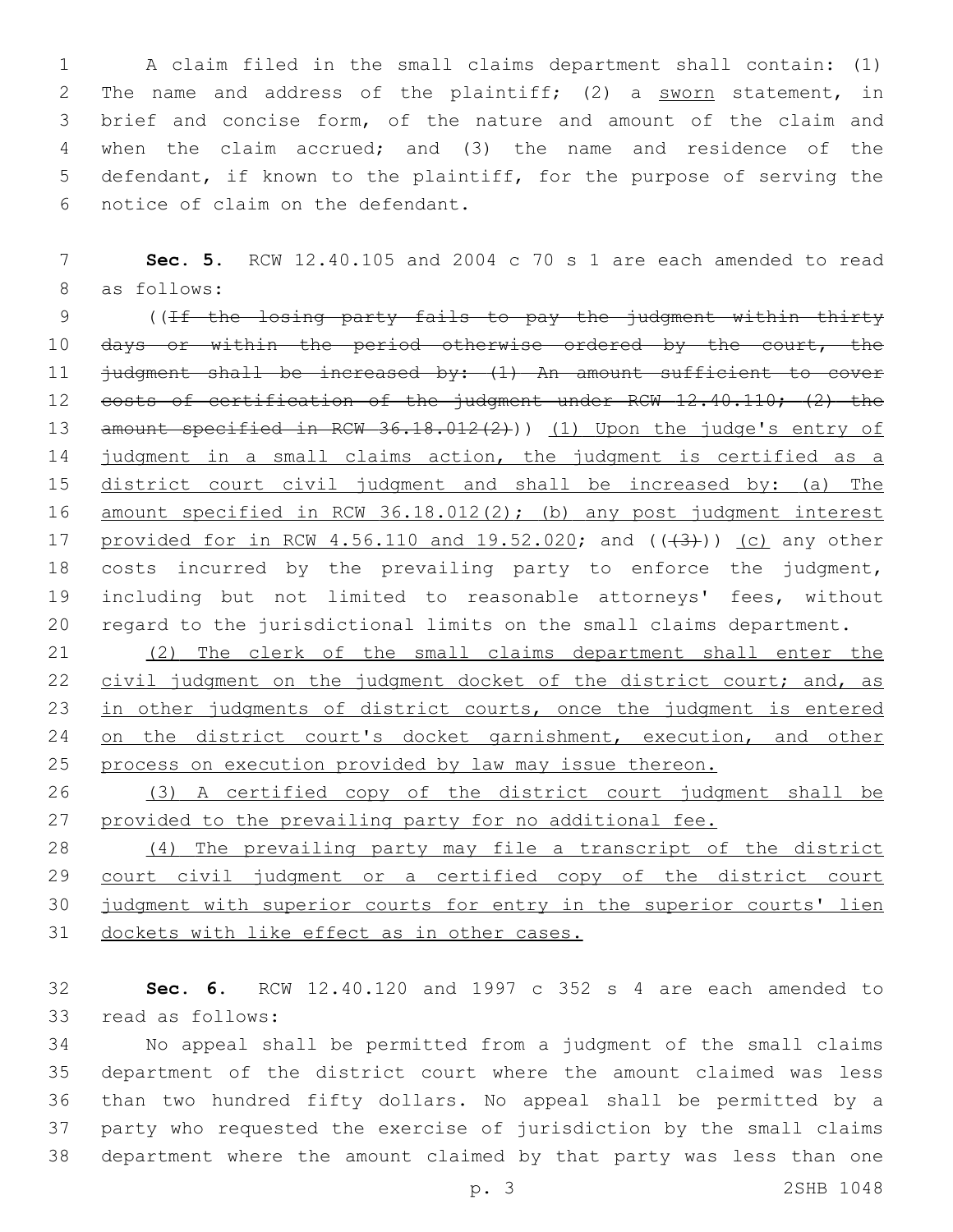thousand dollars. A party in default may seek to have the default 2 judgment set aside according to the civil court rules applicable to 3 setting aside judgments in district court.

 NEW SECTION. **Sec. 7.** A new section is added to chapter 12.40 5 RCW to read as follows:

 If the prevailing party receives payment of the judgment, the prevailing party shall file a satisfaction of such judgment with all courts in which the judgment was filed. If the prevailing party fails to file proof of satisfaction of the judgment, the party paying the judgment may file such notice with all courts in which the judgment 11 was filed.

 **Sec. 8.** RCW 4.56.200 and 2012 c 133 s 1 are each amended to read 13 as follows:

 The lien of judgments upon the real estate of the judgment debtor 15 shall commence as follows:

 (1) Judgments of the district court of the United States rendered or filed in the county in which the real estate of the judgment 18 debtor is situated, from the time of the entry or filing thereof;

 (2) Judgments of the superior court for the county in which the real estate of the judgment debtor is situated, from the time of the filing by the county clerk upon the execution docket in accordance 22 with RCW 4.64.030;

 (3) Judgments of the district court of the United States rendered in any county in this state other than that in which the real estate of the judgment debtor to be affected is situated, judgments of the supreme court of this state, judgments of the court of appeals of this state, and judgments of the superior court for any county other than that in which the real estate of the judgment debtor to be affected is situated, from the time of the filing of a duly certified abstract of such judgment with the county clerk of the county in which the real estate of the judgment debtor to be affected is 32 situated, as provided in this act;

 (4) Judgments of a district court of this state rendered or filed as a foreign judgment in a superior court in the county in which the real estate of the judgment debtor is situated, from the time of the 36 filing of a duly certified district court judgment or duly certified transcript of the docket of the district court with the county clerk of the county in which such judgment was rendered or filed, and upon

p. 4 2SHB 1048